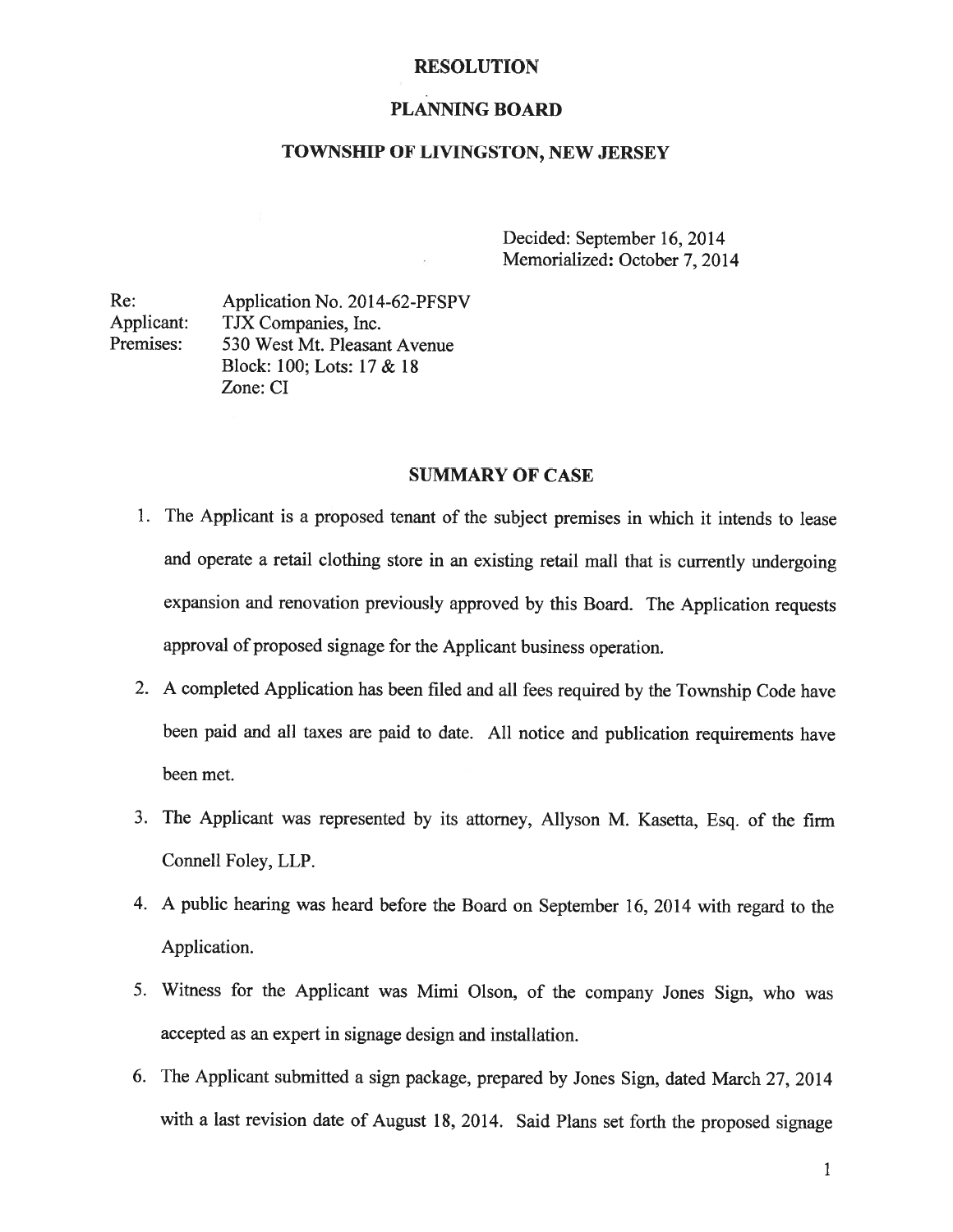for which the Applicant requested approval. The Applicant proposed <sup>a</sup> screen wall easterly tower sign facing Route <sup>10</sup> and measuring 71.85 square feet, <sup>a</sup> store front sign measuring 71.85 feet, and <sup>a</sup> panel on the existing free-standing sign on Route 10.

7. No Members of the public appeared to testify either for or against the Application or to question the Applicant's witness.

#### FINDINGS OF FACT

- 1. The Applicant moved at the hearing to modify the Application to reques<sup>t</sup> that the signage dimensions be increased as follows:
	- A: The sign on the storefront was submitted with <sup>a</sup> total square footage of 71.85 square feet and would measure <sup>18</sup> feet <sup>4</sup> inches in width by <sup>3</sup> feet <sup>11</sup> inches in height. That sign would be conforming. The Applicant proposed an increase in the size of the sign to <sup>a</sup> total square footage of 201.25 square feet, with the sign measuring 32 feet 8 inches in width by 5 feet in height.
	- B: The sign on the easterly tower of the screen wall, as submitted, would measure 71.85 square feet, and would measure <sup>18</sup> feet <sup>4</sup> inches in width by <sup>3</sup> feet <sup>11</sup> inches in height. The Applicant propose<sup>d</sup> to increase the size of that sign to 161.8 square feet with <sup>a</sup> sign measuring <sup>27</sup> feet <sup>6</sup> inches in width by 4.5 feet in height.
- 2. The signage package originally submitted would meet the Township Code regulations for signage. The propose<sup>d</sup> amended signs would require variances as to square footage and width.
- 3. The Applicant presented only one copy of the new signage package, revised September 12, 2014, with the larger propose<sup>d</sup> wall signs. After hearing comments by Board Members suggesting that the hearing should be carried over to October 1, 2014 to allow additional information and documentation to be presented to the Board with respec<sup>t</sup> to the

2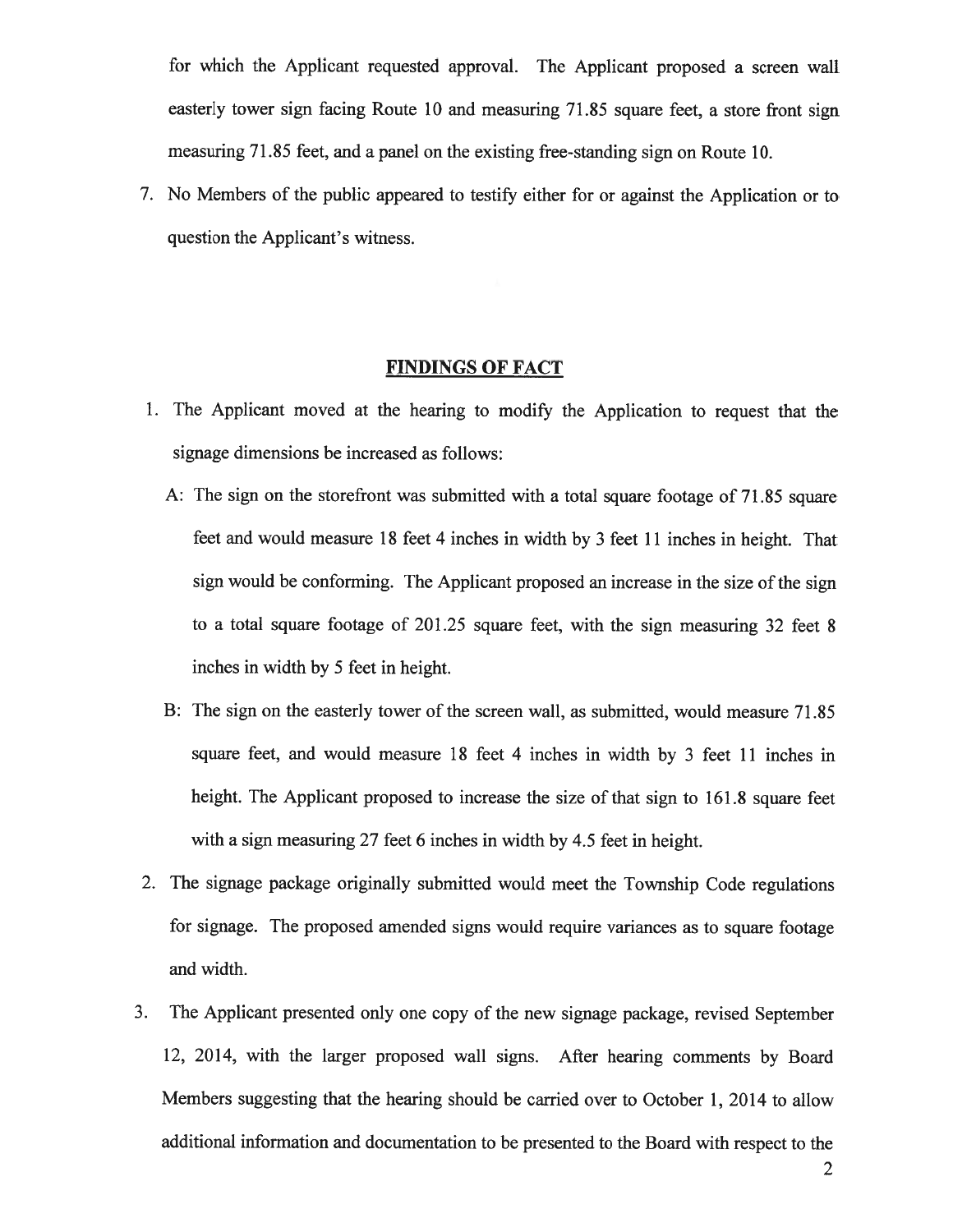larger proposed signs; the Applicant withdrew the reques<sup>t</sup> for an amendment and requested that the Board procee<sup>d</sup> with the Application as originally submitted. The Applicant reserved the right to apply in the future for an amendment as to the size of the wall signs.

- 4. The signage propose<sup>d</sup> in the Application, together with the pending signage proposa<sup>l</sup> for the Nordstrom Rack retail store, would bring total square footage of all signage to 1,719.84 square feet. The total square footage pursuant to Code Section 170-90 L. $(1)(g)$ cannot exceed 5% of the average of the two walls of the corner building which face streets. Applicant presented that area as 11,270 square feet. In determining the aggregate square are of signage the Applicant included the signs propose<sup>d</sup> by tenant Nordstrom, so that aggregate signage area of 1,719.84 square feet would represen<sup>t</sup> 15.26% of the area, thus requiring <sup>a</sup> variance of 10.26%.
- 5. On August 5, 2014, the Board approve<sup>d</sup> signage for the Site under Application Number 2014-48-PFSPV, by <sup>a</sup> Resolution memorialized on September 9, 2014, finding total signage coverage of 12.48% and granting <sup>a</sup> variance of 7.48%. The Board also notes that it previously has granted <sup>a</sup> variance permitting wall signs on the Site to not comply with the uniformity requirements of Township Code Section 170-90.L.(2)(i).

# CONCLUSIONS OF THE BOARD

1. The Board hereby grants the Application as submitted to approve the propose<sup>d</sup> signage in accordance with the provisions as set forth herein, and in accordance with the Plans submitted by Jones Signs under last revision date of August 18, 2014. Each approve<sup>d</sup> wall sign would measure <sup>3</sup> feet <sup>11</sup> inches in height and <sup>18</sup> feet <sup>4</sup> inches in width and have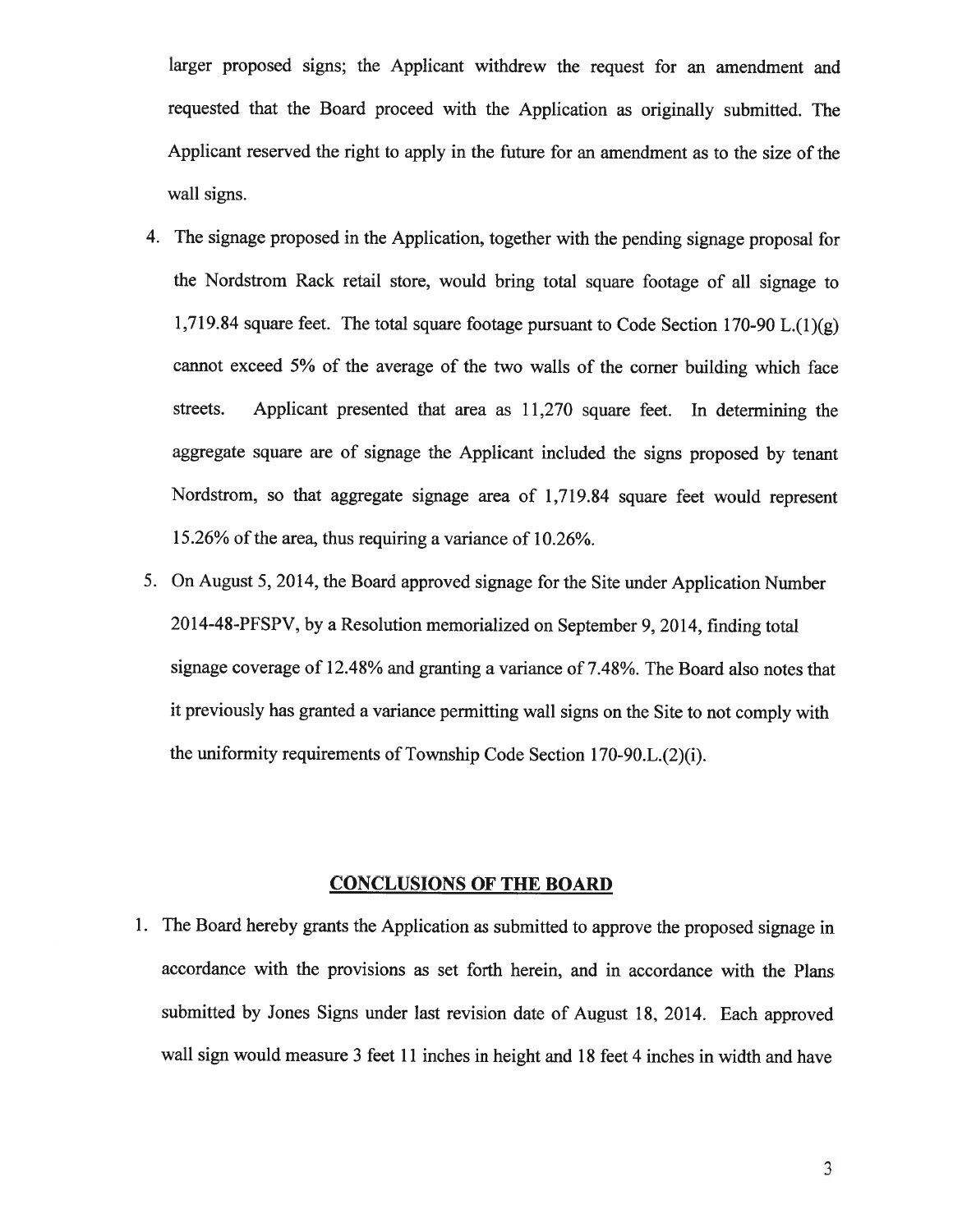- 2. an over-all area of 71.85 square feet. The signs would have internally illuminated LED channel letters.
- 3. The Board approves <sup>a</sup> variance, increased to 10.26%, from the provisions of Township Code Section 170-90.L. $(1)(g)$  to permit total signage area, including the pending Nordstrom Rack signage, to total 15.26%.
- 4. The Board finds that the variance should be granted pursuan<sup>t</sup> to the provisions of N.J.S. 40:55D-70.c.(2) because they will provide adequate and necessary brand identification for the Applicant business, and sufficient visibility to motorists proceeding westerly on State Highway Route 10 will provide better traffic safety and avoid last minute maneuvers that would result from less visibility in signage. Because of the unusual configuration of the building the signage on the east tower will assist motorists in locating the tenant with sufficient time to maneuver for entry. The Board also notes that the signs previously approve<sup>d</sup> and installed on the Site have provided an aesthetically <sup>p</sup>leasing appearance and promote the visibility of the Site as being occupied and active after <sup>a</sup> long period of non-use. The approva<sup>l</sup> will not have any significant detrimental effect on the public good, and will not have <sup>a</sup> negative impact on the Zone Plan or Zoning Ordinance and will not be in conflict with the intent of the Master Plan.
- 4. The Board determined that the pane<sup>l</sup> to be installed on the existing free-standing sign is <sup>a</sup> permitted sign and does not require approva<sup>l</sup> or any variance.
- 5. The Board retains jurisdiction as to any future signage on the Site. The Board continues in full force and effect the provisions of all other Resolutions adopted with respec<sup>t</sup> to the Site unless specifically modified herein.

This Resolution is <sup>a</sup> memorialization of the decision of the Livingston Planning Board of the Township of Livingston made on September 16, 2014 wherein Board Members Anthony,

4